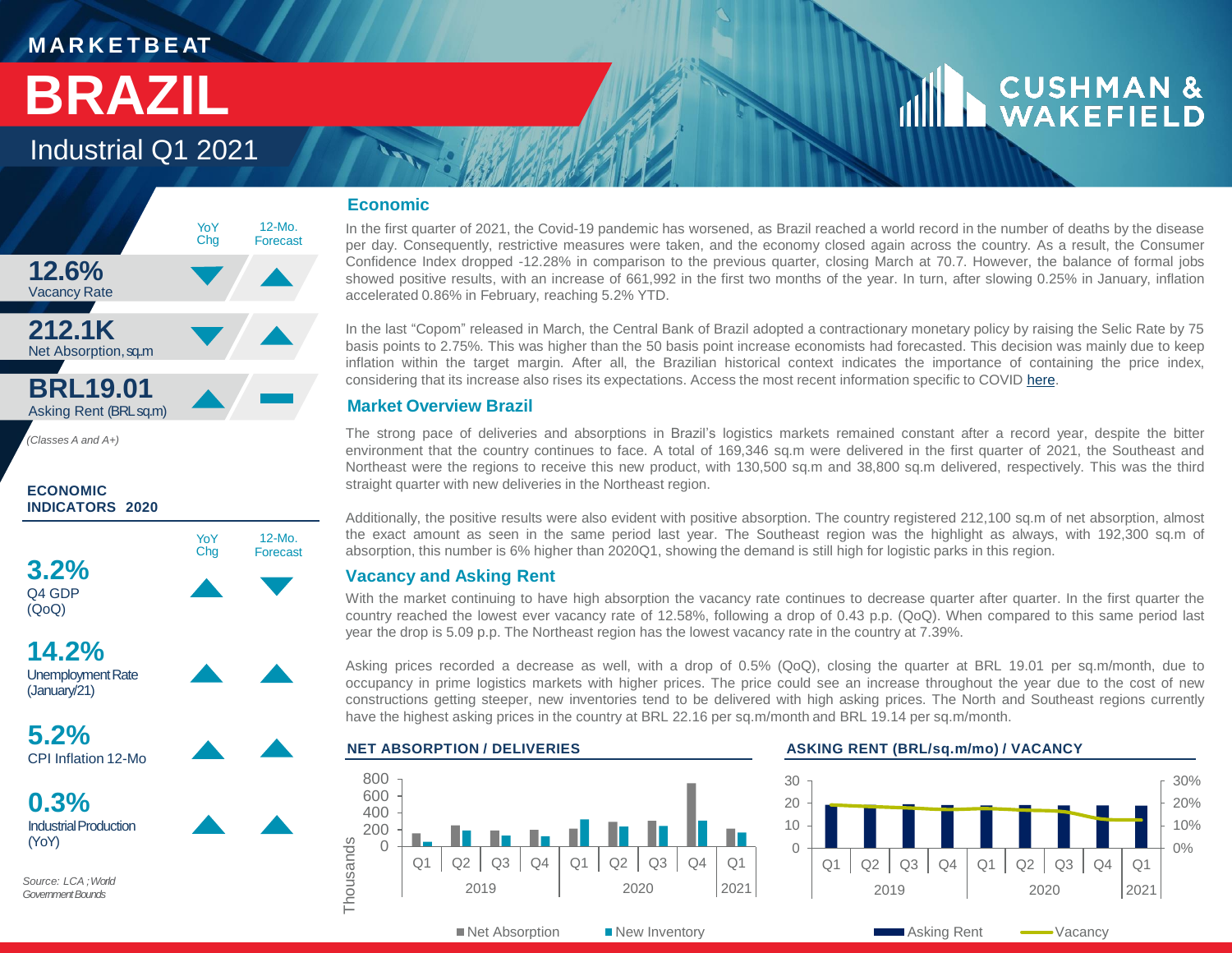## **M A R K E T B E AT** Industrial Q1 2021 **SÃO PAULO**

# **CUSHMAN &**<br>WAKEFIELD



**SUBTITLE** 



## **Market Overview**

São Paulo continues the good momentum seen throughout 2020 in the first quarter of 2021, registering good absorptions, drop in the vacancy rate and new deliveries, showing that the logistic market will still show positive results this year. The state registered a new delivery for the ninth straight quarter, this time with a 57,944 sq.m concentrated in Cajamar, that was already pre-leased.

Due to limited new inventory coupled with positive net absorption, the vacancy rate dropped 1.21 p.p. (QoQ), to 10.41%, the lowest mark ever recorded. When compared to 2020Q1 the drop was 6.72 p.p., showing how high the demand has been for this market. Embu had the highest drop with 4 p.p. (QoQ). Currently seven out of the thirteen major markets have a vacancy lower than 10%.

> The vacancy rate dropped 1.21 p.p. (QoQ), to 10.41%, the lowest mark ever recorded.

For the first time since 2020Q1 the asking price recorded an increase of 1.3% (QoQ), closing at BRL 18.60 per sq.m/month, this number is below the national market. The major market of Guarulhos registered the highest increase in the asking rent, with 5.2% (QoQ). Six regions have an asking price above the state average. This increase is a result of the occupation of areas in regions with a lower asking price like Jundiaí and Sorocaba, as well as the new inventory been occupied. Regions closer to the urban areas like Guarulhos, Barueri and Cajamar continues to have the highest asking prices.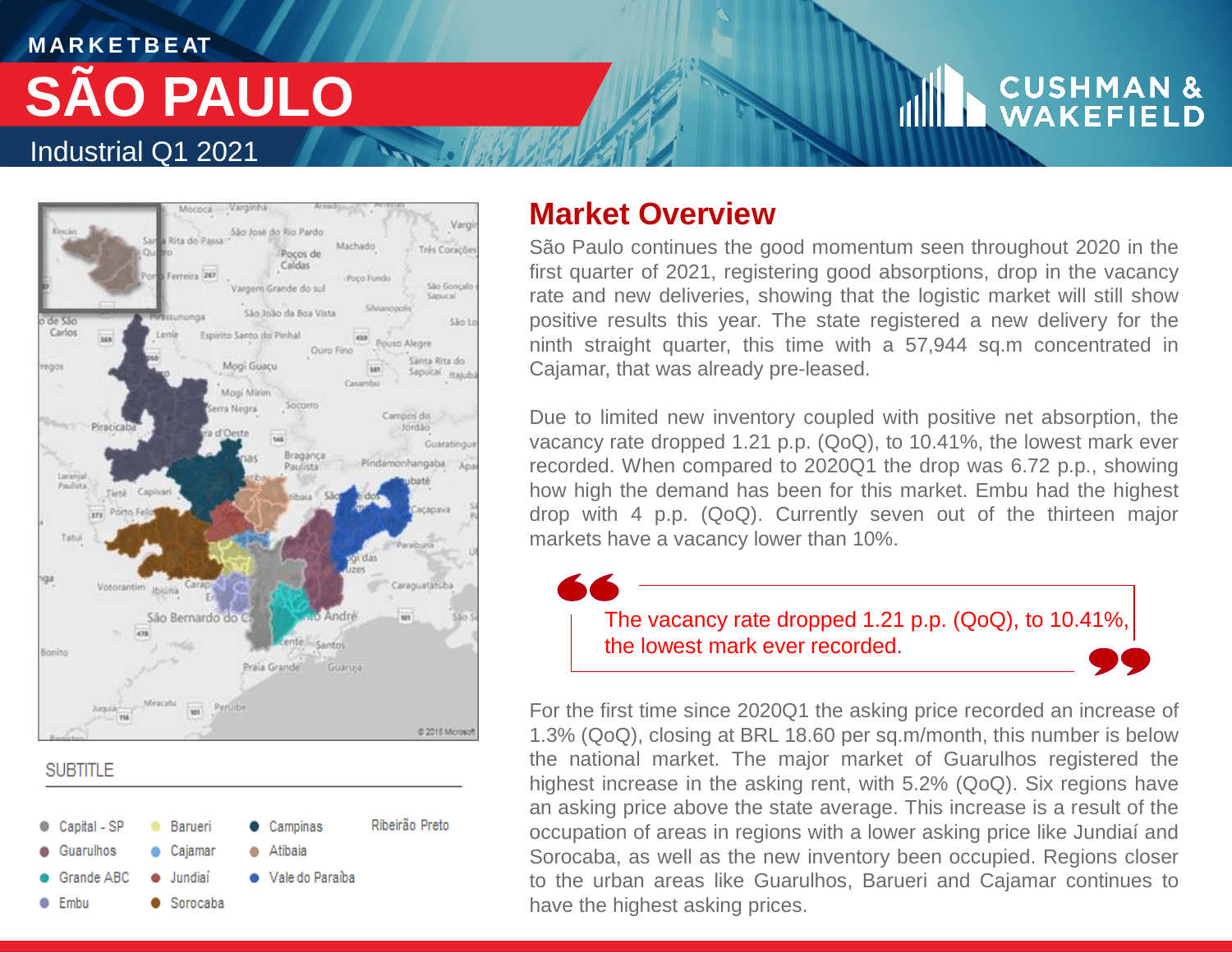## **M A R K E T B E AT SÃO PAULO**

## **CUSHMAN &**<br>WAKEFIELD

### Net Absorption/New Inventory/Vacancy

Source: Cushman & Wakefield

Industrial Q1 2021



## **Absorptions**

The net absorption might not have been as high as last quarter, but it was the highest absorption for a first quarter since 2014, registering 166,107 sq.m, an increase of 49% compared to 2020Q1. Cajamar and Jundiaí were the regions responsible for 59% of the absorption, with 57,944 sq.m and 39,826 sq.m respectively, as can be seen in the bubble map.

Most of the wholesale, retail trade and manufacturing tenants are still looking for areas near São Paulo city center, so they can be closer to the consumers and attend their expectative with quality and fast deliveries despite the high asking prices. Distant areas, outside the urban center are becoming more attractive as they offer a cheaper asking price and are near the main roads that lead to the city, where the tenants can have a better negotiation with the landlords.



Major Market OAtibaia OCajamar OCampinas OCapital - SP OEmbu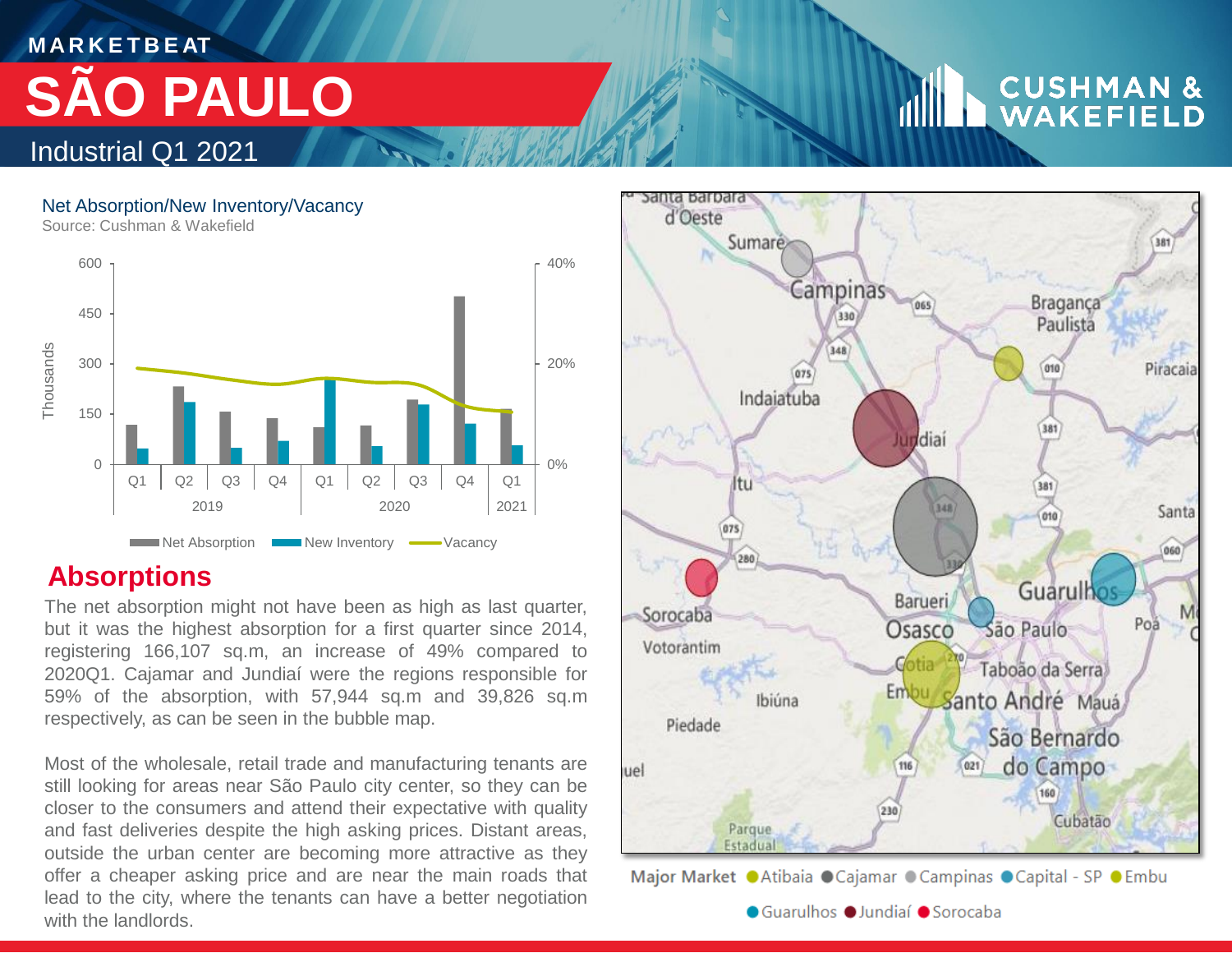## Industrial Q1 2021 **RIO DE JANEIRO**

**M A R K E T B E AT**

# **CUSHMAN &**<br>WAKEFIELD



Santa Cruz / Campo Grande

Vale do Paraíba Fluminense

Queimados / Seropédica

## **SUBTITLE**

- Avenida Brasil
- Pavuna
- Duque de Caxias
- Belford Roxo / Nova Iguaçu · Niterói
- Campos

## **Market Overview**

The Rio de Janeiro prime logistic market suffered a slowdown after incredible and surprising results in 2020. For first quarter of 2021 the vacancy rate increased, and the absorption was negative, despite receiving 47.9 thousand sq.m of new inventory. This is the second quarter in a row with new deliveries in Rio, which were concentrated in Pavuna and Queimados/Seropédica, with 29.8 thousand sq.m and 18.1 thousand sq.m respectively.

Consequently, as a result of a negative net absorption and new deliveries, the vacancy rate increased 1.91 p.p., closing at 19.20%, being the second lowest mark since 2016 and a drop of 3.79 p.p. compared to the same period last year. The major market of Pavuna was the positive highlight this quarter, with a drop of 2.04 p.p. (QoQ), finishing at 10%.

This is the second quarter in a row with new deliveries in Rio de Janeiro

Furthermore, the state registered the lowest ever asking price at BRL 19.78 per sq.m/month, after a decrease of 4.8% (QoQ). The factor to this decrease was the big tenant exit in the major market of Santa Cruz/Campo Grande that is a region with an asking price of BRL 16.50 per sq.m/month, which is below the average, as well as occupations in Pavuna that have a high asking rent of BRL 22.53 per sq.m/month, representing well the big variations in rent prices in Rio.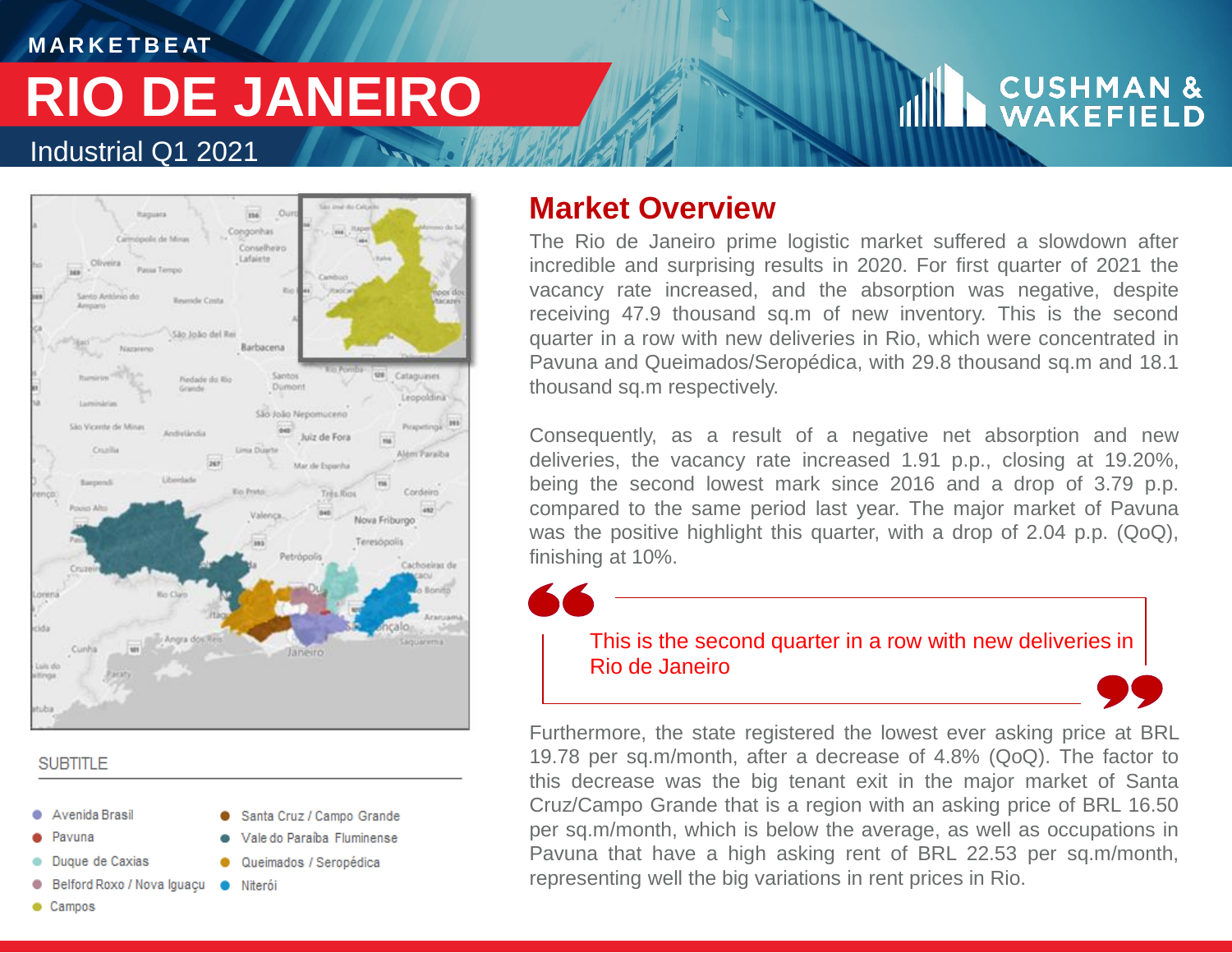**M A R K E T B E AT**

# **RIO DE JANEIRO**

## Industrial Q1 2021

### Net Absorption/New Inventory/Vacancy

Source: Cushman & Wakefield



## **Absorptions**

For the first time since 2019, Rio de Janeiro logistics market registered a negative absorption of 3,013 sq.m, even though the regions of Pavuna and Duque de Caxias performed well with absorptions of 35,121 sq.m and 12,567 sq.m respectively, wasn't enough to match the high tenant exit of 51,200 sq.m in Santa Cruz/Campo Grande.

With 73% of the new inventory delivered already was preleased, shows that landlords are willing to wait to pre-lease partial areas before delivering then to the market. It's also noteworthy that logistic parks well located in can still attract new tenants, despite the low demand.

#### PAROUE CIDADE JARDIM PARQUE ESTORIL esende ELDORADO 493 493 Cava 040 Campo Elyseo: **Oueimados VILA ANITA** 116 DOIS IRMAOS CAMPO ALEGRE CIDADE **JARDIM** Nova Iguaçu CABUCU Belford Roxo Dugue & Coelho da Rocha JARDIM Mount Guandu axias Éden CENTRAL Nilópolis Mount Madureira Olinda FAVI **TENER** ROCHA MIRANDA PIME DOS **FAVELA MORRO DA ESPERANCA** REALENGO 079 **ENGENHO DE** DENTRO COSMO **TAQUARA TRES PONTES**



# **CUSHMAN &**<br>WAKEFIELD